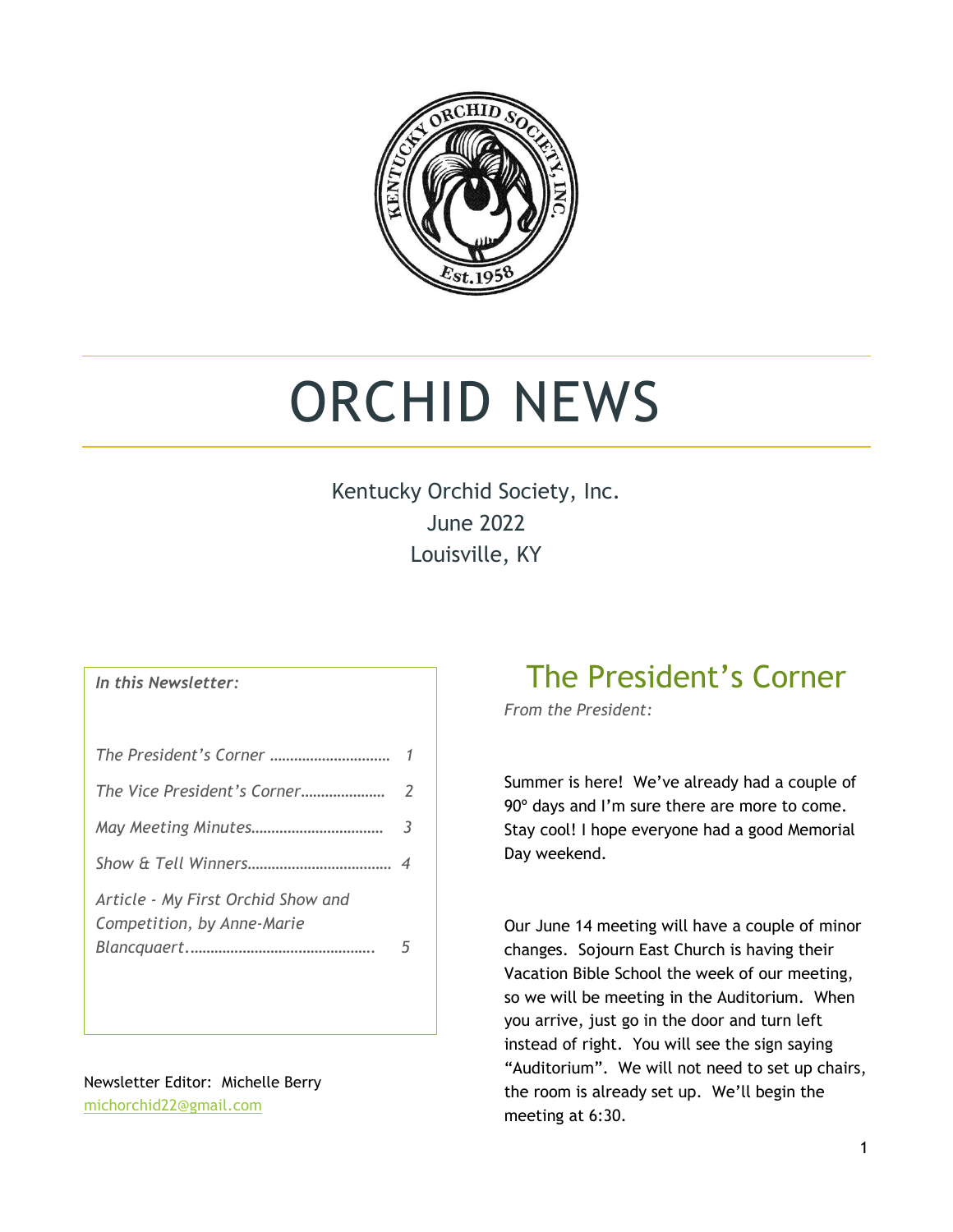We will not be able to have any food at this meeting. Please do not bring food and you may want to have dinner or a snack before coming to the meeting.

We will not be able to have in-person Show and Tell at this meeting. For this meeting only, please do not bring your blooming plants to the church. We will, however, do photo show and tell. Please send photos of your plants (one close-up of the flowers and a full shot of the plant) to Pam LaRocco and Debbie Hanna as soon as possible. Please also send a photo to Jan Smith for the website.

We would like to request that everyone attending the meeting please wear a face mask. Covid seems to be on the rise again and we want to make sure that all our members are safe.

We look forward to seeing all of you at the meeting. If there is anyone who needs a ride to the meeting, please let me know and we will make arrangements for someone to pick you up.

Deanna Day, President

[Deanna7736@yahoo.com](mailto:Deanna7736@yahoo.com)

### The Vice President's Corner

*Letter from the Vice President June 2022:*

Our second meeting in our new location and again a little different than the first meeting. Change seems to be a constant in today's world, we need to adapt and we can. We will have our meeting with a well known and knowledgeable orchid grower from Indiana, Russ Vernon from New Vision Orchids. Russ is thinking of retiring from active breeding and hybridizing orchids, but will still share his knowledge with societies, we can still ask him to give talks which he will gladly do. I'll attach his bio at the end of this letter.

Since we will be meeting in the auditorium (this by another name could be called the chapel), set-up will be nonexistent, but that also means no mess-making.

With the summer upon us, most orchids will be camping outside and enjoying the fresh air and mother nature's moisture. Careful for the sun though, find some shade!

Qua regional meetings it is calm, we are looking forward to the Ohio Valley Orchid Fest (26-28 August 2022) near Dayton, OH (Kettering to be exact). This 'Fest' is in conjunction with the Mid America Orchid Conference and gathers people from all over the mid-west and farther out! I attended via Zoom the MAOC meeting on 22 May with members from 25 different societies. It was rather interesting to hear the challenges and successes the different societies encountered during the pandemic. Our society is very fortunate to have survived pretty much unscathed! Although Zoom does not replace personal contact, it has been a life saver for many societies who embraced it!

There is lots of information out there for those interested in Orchid Fest at the website: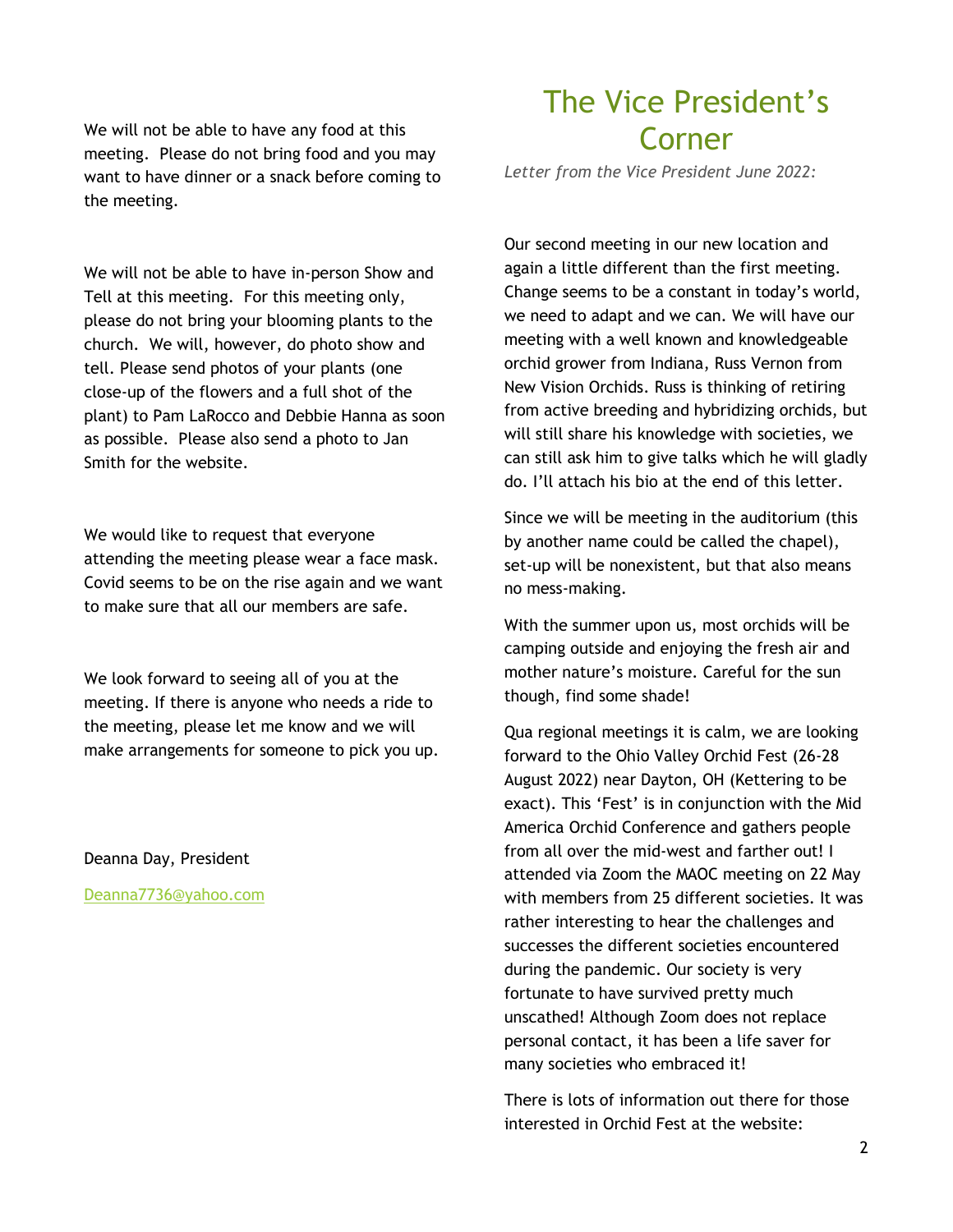www.ohiovalleyorchidfest.com . Two internationally known speakers (Mary Gerritsen and Ron Parsons) and so far, they have 13 vendors listed. More to follow later for those who are interested.

Looking forward to seeing all of you on the 14 June!

Stay cool!

Anne-Marie Blancquaert.

[ambblancquaert@frontier.com](mailto:ambblancquaert@frontier.com)

### RUSS VERNON BIOGRAPHY

Russ is a judge of the American Orchid Society and is past President of the International Phalaenopsis Alliance, and Past President of the Mid-America Orchid Congress and serves on their Conservation Committee. He and Anita have two daughters.

### Minutes

*KOS MEETING MINUTES*

*May 10, 2022*

Russ grew up in Cleveland, Ohio. Early on he had an interest in plants, helping in the yard and growing cacti purchased with his allowance. His parents and grandparents were all interested in various aspects of horticulture.

When Russ was 12 years old, his uncle arrived with 6 orchids saying, "If you can grow those darned cacti, you ought to be able to grow these." And a career was launched.

Russ is a graduate of Ohio State University majoring in horticulture/floriculture. He has worked for Orchid by Hausermann, A&P Orchids, Ball State University's Wheeler Orchid Collection and Species Bank, and Jim Davis, the creator of Garfield the Cat.

In 2004, Russ and his wife Anita started New Vision Orchids. The company specializes in Phalaenopsis, Odontoglossums and their intergenerics, Miltoniopsis, Cattleyas, and Lycastes. The biggest area of focus is hybridizing, wholesale and retail sales. Russ also lectures to various orchid societies across the country and conducts workshops on orchid culture.

Attendance: 35 Members. Welcome to Robert & Beth.

Minutes of last meeting - Motion to approve by the membership.

Treasurers Report – Motion to approve by the membership.

### **Old Business:**

1. Dues: President Day asked that we please send to Linda or pay on Venmo (@KOSadmin). 40 members have paid to date. Once paid, you can pick up your club project plant from Jan or Pam.

#### **New Business:**

1. L. Solley will chair the upcoming Locust Grove weekend event. Members are needed to volunteer to setup, work the show & teardown on Sunday. Approx. 100 Plants have been ordered to sell at the show. Schedule of 2 shifts of 3 people needed between 10 – 4:30 each day. Linda will contact Pam Martin to assist with Signs and Flyer sheets about our Sept. Show.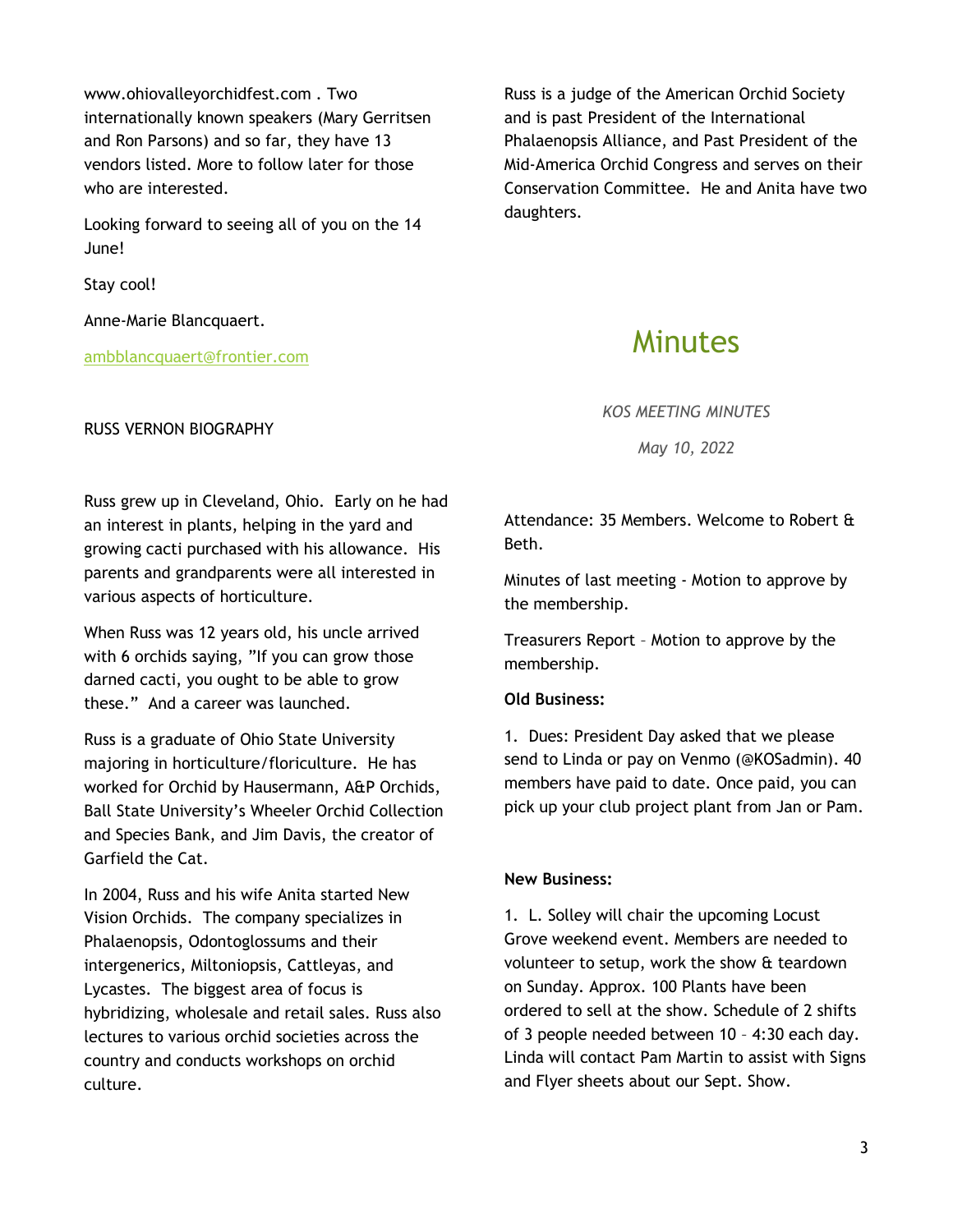2. P. LaRocco congratulated all the members who received ribbons at the recent Cinn. And Indianapolis shows. We all should be proud of our growing efforts over the winter.

3. Reminder that our annual show will be 9/30 – 10/2 2022 at St. Matthews Episcopal Church once more. Vendors will be Natts, Windy Hills, Rainbow Orchids, Ecugenera, Orchid Outlet, Mei Ling (clothes) and Sue Phillips selling handmade orchid pots. More info TBA.

4. President Day has listed dates for upcoming shows & Events:

October is Picnic month

December is Christmas Party

5. Thank you to S. Locascio and Jan Smith who put on presentations this past month to Master Gardners and Paristown Spring Fest.

6. Walter is selling G. Hartmanns orchid cups and saucers…thank you Walter.

SHOW & TELL: P. LaRocco presented winners. Check Website for winners.

PLANT RAFFLE: Winners were drawn for members.

Meeting Adjourned.

Sal Locascio, Recording Secretary

[sallocascio48@gmail.com](mailto:sallocascio48@gmail.com)

# Show & Tell Winners – March 2022

### **Topmiller:**

1st Place: Phalaenopsis Unknown – green/white lip – Karen Bloom

2nd Place: Phalaenopsis Unknown – peloric – Larry Atwood

### **Fanelli:**

1st Place: LCx. Schilleriana (L purpurata x C.*intermedia*) - Steve Benjamin

2nd Place: Phalaenopsis Unknown peloric – white /multiple tone pink splashes - Larry Atwood

*Visit us at our website [www.kyorchidsociety.com](http://www.kyorchidsociety.com/) or on Facebook at Kentucky Orchid Society*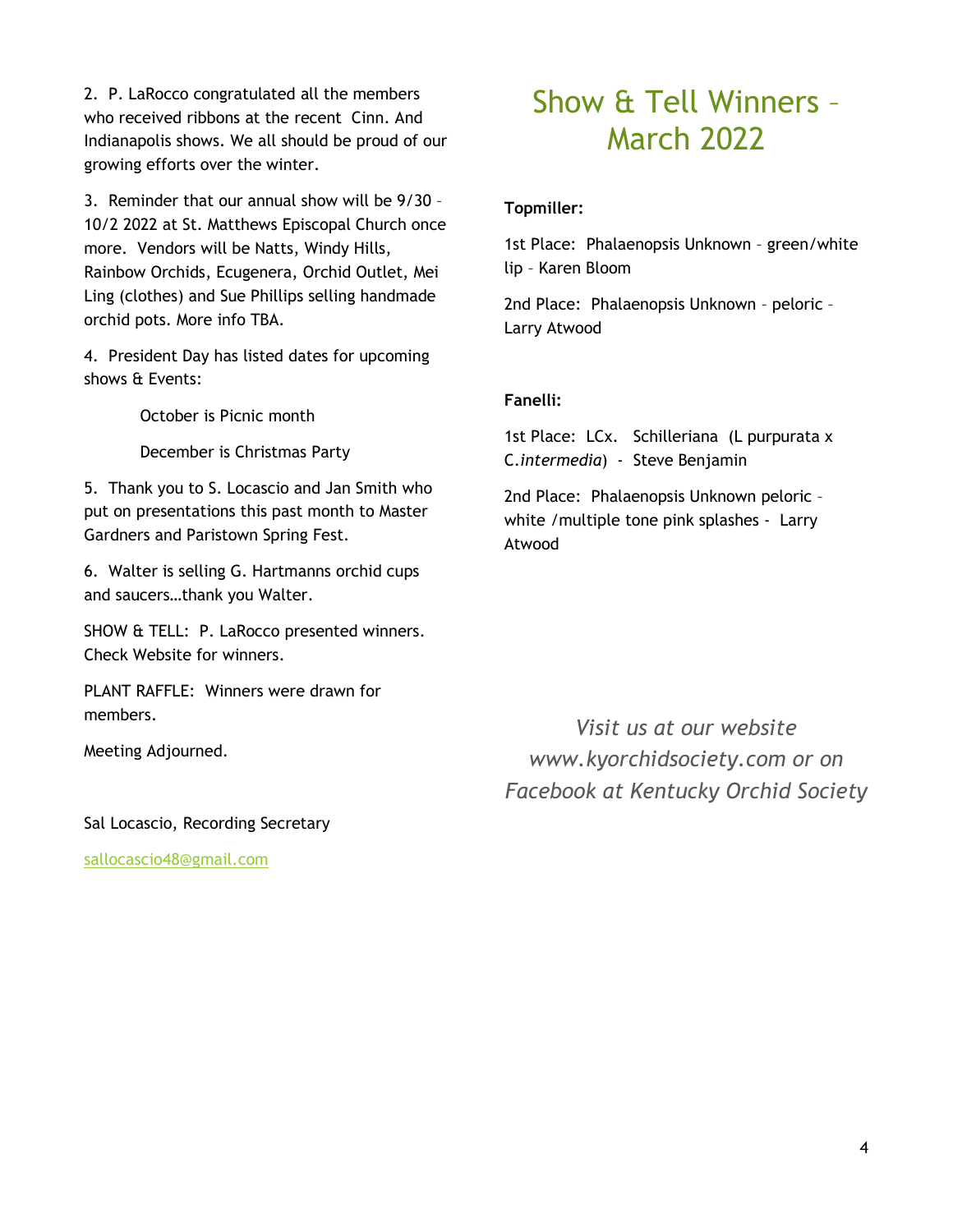# My First Orchid Show and Competition

by *Scaphosepalum merino* (transcribed by Anne-Marie Blancquaert)

Let me introduce myself and as most of you know, name giving is something humans do, because what's in a name? It seems that there is a desire by humans to name everything, it makes communicating easier, allows for endless books and articles to be written but to us plants it really doesn't matter what or if we are given a name! We will grow and bloom where conditions are favourable. Looking in the botanic literature that humans compile, name-giving seems to be of the utmost importance to taxonomists, these people make a living of naming, classifying, renaming, re-classifying all members of the plant kingdom. I was duly impressed!

I belong to the family of the Orchidaceae, subfamily: Epidendroideae, tribe: Epidendreae, subtribe: Pleurothallidinae and genus: Scaphosepalum (abbreviated as Sppm.)

My genus has been known since 1888 under the Scaphosepalum name, however in 1849 Reichenbach described one member of my genus as *Masdevallia verrucosa*, which was later changed to *Pleurothallis verrucosa* to be further separated and getting our final name of Scaphosepalum. The name comes from the Greek "scaphosepalos" which means 'with boat like sepals' referring to the shape of the lateral sepals, which is the identifier for our genus!

My species name comes from an Ecuadorean collector of species orchids G. Merino, I flowered for the first time in cultivation at Ecuagenera nursery. He found me in Cordillera del Condor near Paquisha (at 1400 meters), in Zamora-Chinchipe province in south eastern Ecuador. It is a fact that also I came from Ecuagenera, via River Valley Orchids in Dayton and ended up on the raffle table, was picked up by my current owner and live happily in a greenhouse in southern Indiana.

When I arrived in Indiana (on St. Nicholas day 2020), I was a small plant, it took me a while to get used to my new environment being winter and all, but by February 2021 I felt at home and began blooming, have not stopped since. As you can see on the photographs, as a youngin started out with three flower spikes, now a more mature orchid there are twenty-three flower spikes!

I'm amongst the smaller in my genus at 8 cm  $(3\frac{1}{4})$  and 12 cm  $(4\frac{3}{4})$  flower spikes, however the smallest one is *Sppm. rapax* which gets only between 1.5-3.5 cm tall (3/4"-1.5") and the tallest is *Sppm. antenniferum* at 30 cm (12") tall. There are currently 52 different ones of us described!

My flowers are about 5 cm (2") wide because of the horn like structures, have a look at some of my closeup photographs!

I love the greenhouse life, which means I prefer humidity in the 60-80% range, bright light but no direct sun though! My preferred temperatures are at night 50-65F while during the day 60-80F. I hate, hate it when my roots dry out, keep me evenly moist with regular fertilizer and I'll be ever so thankful! I do love those breezes in the greenhouse! As mentioned above, once I start blooming, it is hard for me to stop because each spike has successive flowers (between 8-12) and I keep sending up new spikes, hence the show never really ends!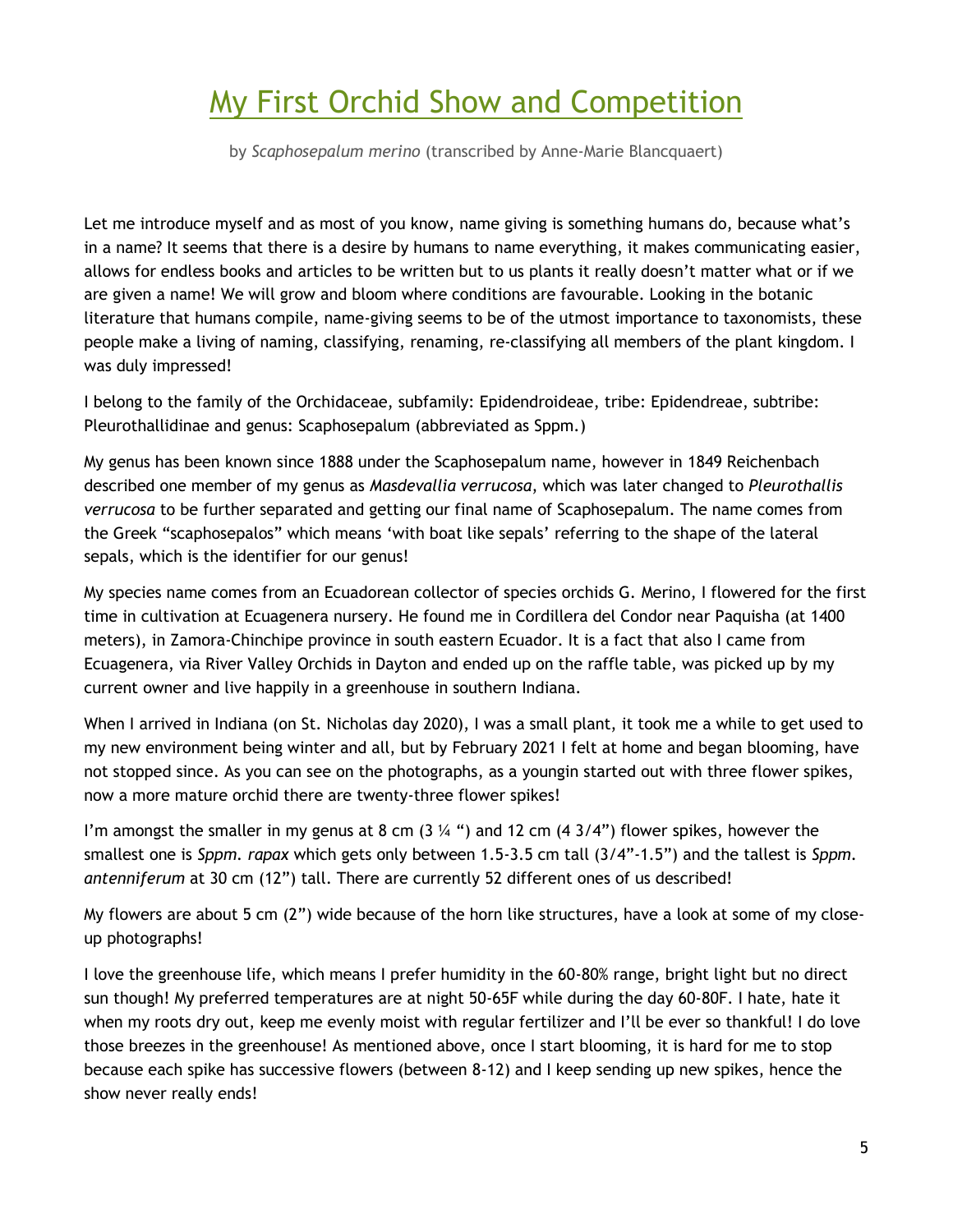I came planted in a plastic net basket in sphagnum moss, this is being replaced every 8 months, however, I would do as well on a mount.

In April 2022 to my great surprise, I was taken out of my greenhouse, supported in a clay pot and packed up with other orchids in a car. Driven north for what felt like a long time, to another greenhouse (Garfield Conservatory, Indianapolis) and entered in a show with competition. Being one of the smaller plants I ended up in the front on a low table (I was an unhandy plant since there was this large hanging wires that were too difficult to remove). Before the display was complete, four of my flowers were knocked off! How does one envision a plant of my small stature to compete when before it even starts, I get mutilated?! They stick a name tag on one of my leaves and left me among other orchids some of which I had never seen before! Fortunately for me, the display and show were in a greenhouse, however, it was way hotter than at home, the humidity helped though. That's how I spent my first night away from home!

The next morning some of us got hauled away and were looked at, fussed over, discussed over, measured, written up, photographs taken, never before in my life, did I experience something like that! There were so many blooming orchids at that place, it was encouraging to see but also overwhelming and a little scarry being of small stature! Later that morning people came around and placed coloured ribbons amongst the orchids, some they hang on the plants, others were placed next to the plant. Being of small stature, two ribbons were placed next to me, no idea what that was all about. One was a small blue ribbon, the other a larger lilac one which made we wonder what it all meant? After all the ribbons were awarded, people started coming in, so many people all passing by and looking at the blooming orchids. I was amazed! Fortunately for me, some of my companions were Paphiopedilums which I knew personally since we share the greenhouse at home.

They having much larger and more showier flowers than me, drew some of the attention away from me, however, that large lilac ribbon made people want to come up close and look at my flowers. Oh my!

Another night was spent away from home and I started missing home. The following day was slightly different, no being pulled away, just more people coming in and looking at all the blooming orchids. Later that day, the people who had moved us to Indy started arriving, which meant that we could go home again. And then it happened again, in all the commotion of moving and placing us back in our carriers, another of my flowers was knocked off!

I'm not sure that the show life is for me? My three Paphiopedilum colleagues just basked in having been at the show, their sturdy flowers can withstand all that moving about, although some of them only had white ribbons!

I've been home for about three weeks now and am back used to my old familiar place in my greenhouse, still blooming, although having lost five flowers I was a bit disillusioned and had to think if I should make more spikes. A little fertilizer and some TLC made me reconsider and all is well that ends well!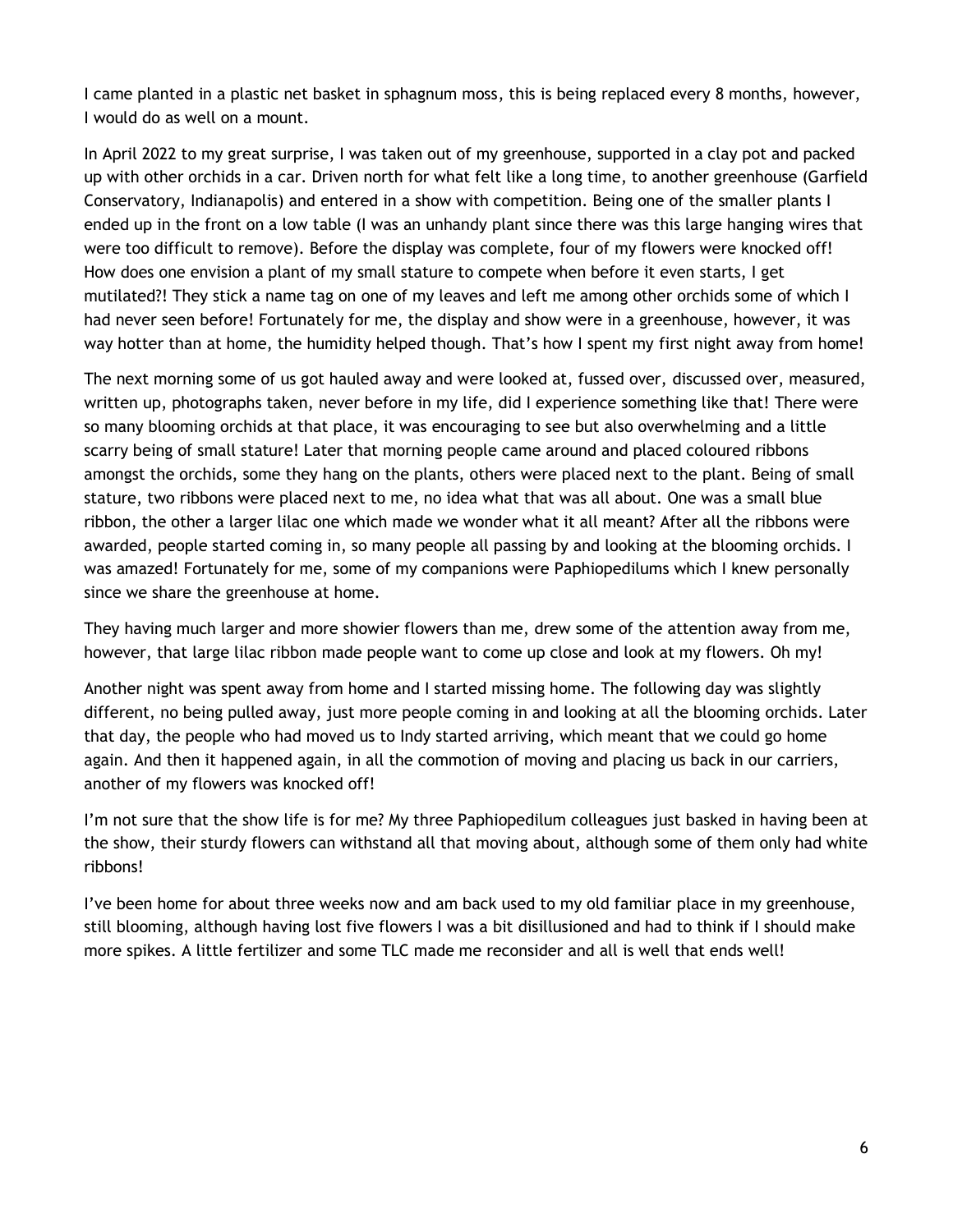### My photographs!



Frontal view of my flower Side view of my flower



### When I was young!

Me (*Scaphosepalum merinoi*) in Feb. 2021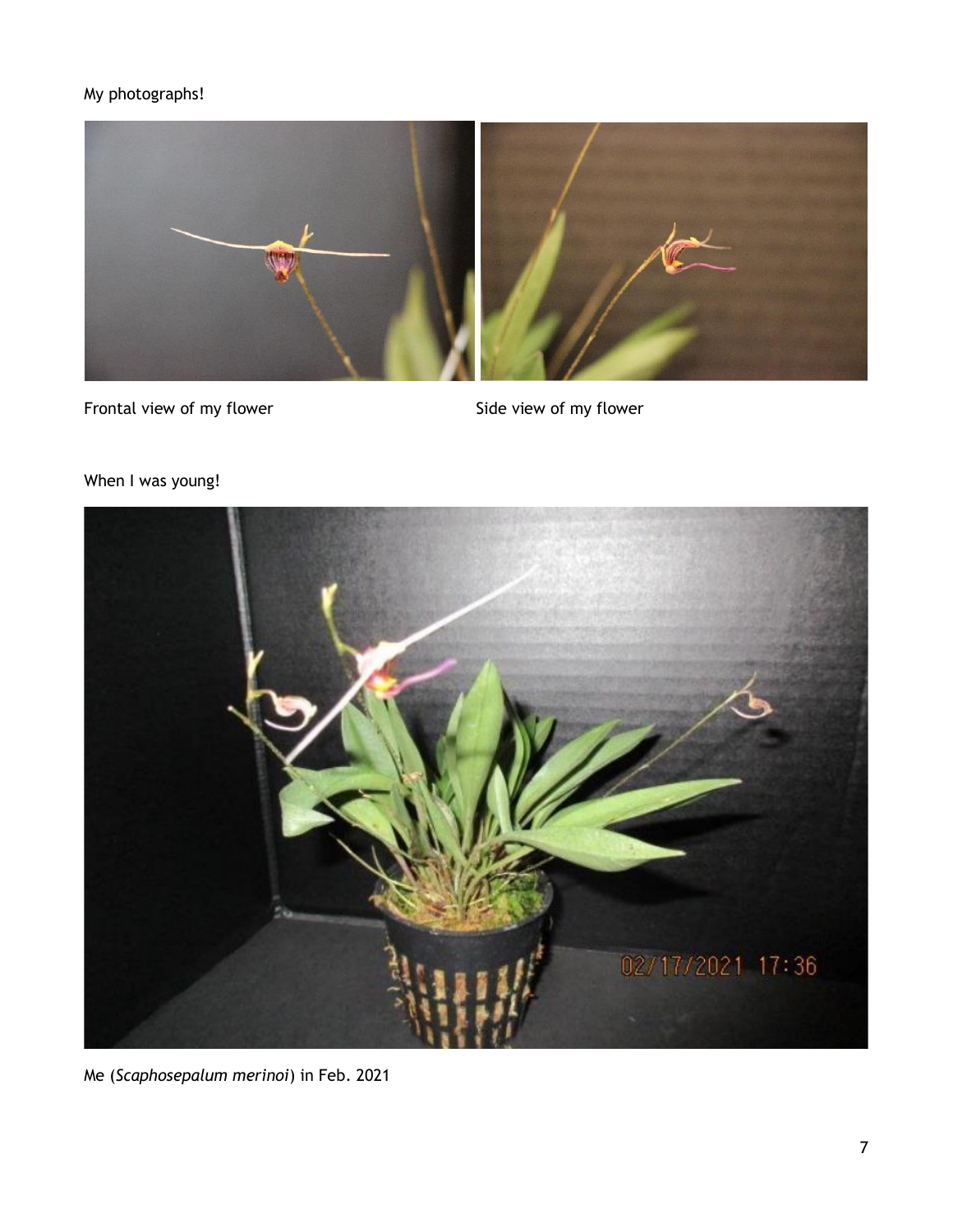Now as a mature plant, with 23 flower spikes.

Me (*Scaphosepalum merinoi*) with the ribbons they placed next to me at the show. I was placed in the strange 'flowerpot' that belonged to the purple ribbon (Best of Class)!



I'm still curious to know against whom I was competing?